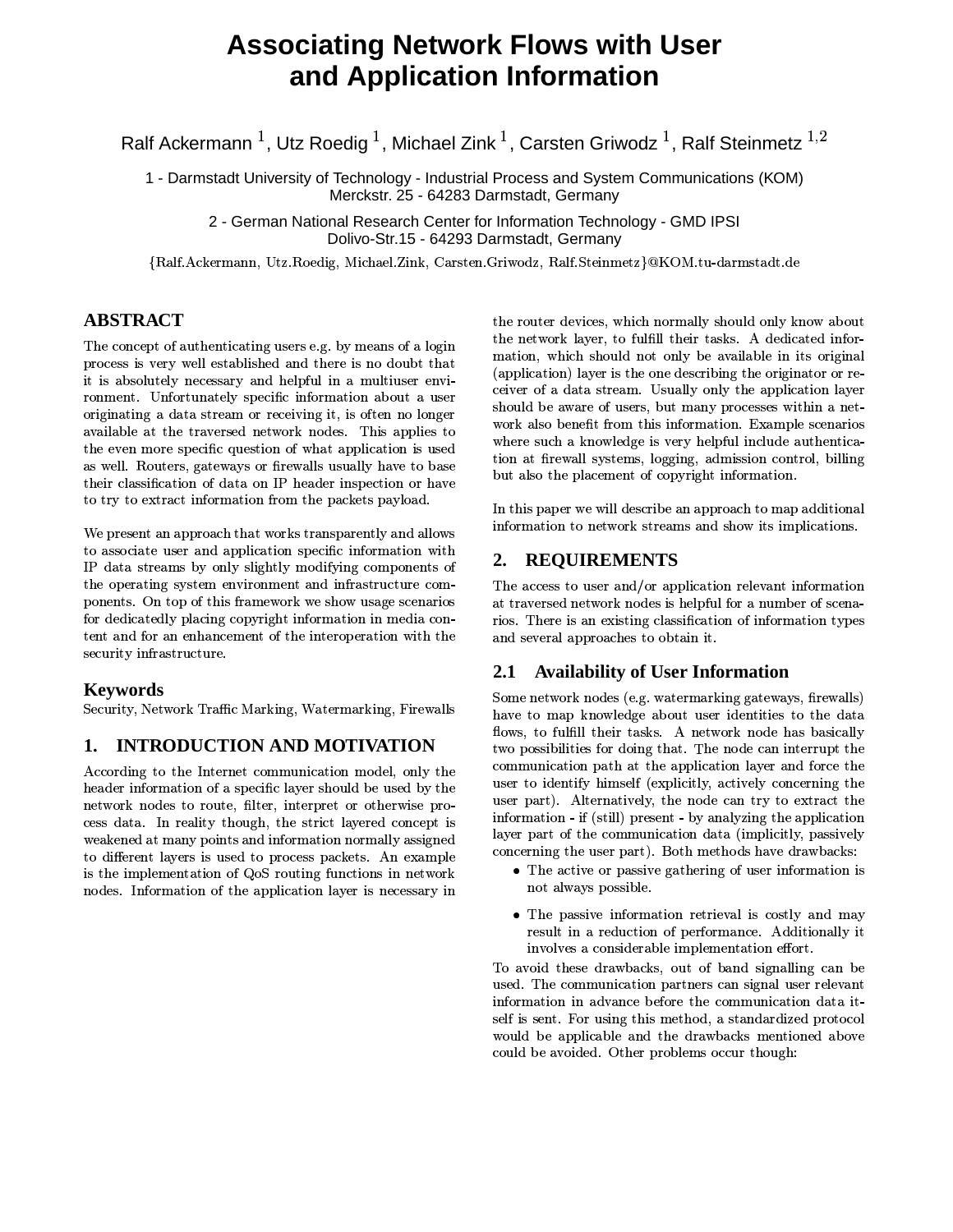- Every endsystem and all the nodes that need access to the user information have to implement and support the signalling protocol.
- The network nodes have to remember the mappings between user information and data flows. This increases the complexity of such a network node.

The method that we will describe in this paper is to add the necessary information directly to a network data flow.

#### **Availability of Application Information**  $2.2$

Certain network nodes (e.g. QoS-enabled routers, firewalls) need information about the application that is generating a data stream to process the data. This information can usually be gained by analyzing the transport layer header (TCP/UDP header interpreting the port fields). For some scenarios it is necessary to consider that a logical session between two endpoints may consist of several flows<sup>1</sup>. In this case the first flow normally uses static ports and a traversed node can extract the information about the application type from the transport layer header. Subsequent flows are then negotiated dynamically by exchanging signaling data on the first channel. In many cases it is necessary to treat all the flows that an application uses uniformly as a single entity (for example a firewall wants to authenticate the involved parties of a whole session and needs to know about the dependencies of flows).

#### **MARKING OF NETWORK PACKETS** 3.

#### $3.1$ **Basic Approach**

Our basic approach which is shown in Figure 1 assumes the deployment and use of a marking procedure for network data streams at dedicated network nodes (usually endsystems but also gateways) of an administrative domain which is under our explicit control (since modifications have to be done at least for one communication partner). Whenever a user is authenticated to the network node, it is possible to e.g. mark the data he is originating with the user-id that processes are identified with. The network nodes that are passed by the data packets (e.g. gateways or firewalls which form a dedicated crossing point for traffic entering or leaving the domain) make use of the information. It must be mentioned that this is also applicable for data streams that flows in the opposite direction (originating from sources that are outside) but can be associated with an original data stream (e.g. answers to retrieval requests/bi-directional TCP flows).

We will have to consider both cases - either that the user has a strong interest in supplying and passing this information or does at least not actively suppress it (e.g. because it allows for a better service or fair billing for him) or that we have to enforce the use of the mechanisms and prevent participants from mis-using or faking it.



Figure 1: Basic description of the approach and concerned components

#### **Placement of the marking information**  $3.2$

There are a number of possible places at which the information can be placed for transmission. The approaches and their advantages and disadvantages are described in the following. By including the information either in the layer 2 or layer 3 header, a fast access to the information at the intermediate nodes (router, proxy, firewall) is possible. In comparison, storing the additional data in the payload is more costly and involves additional analysis of each packet in the network. Both approaches allow the insertion and removal at either the endsystems or intermediate nodes depending on the desired operating mode.

### 3.2.1 Placement as part of the MAC-Header

Placing the information in an additional field of the MAC header forms a very general approach. A technique like that is e.g. used for Label Switching [1]. This approach has the advantage that not only IP but also other layer 3 protocols (IPX, ...) can easily be supported. Additionally it has proven to perform well in terms of packet processing speed in routers or switches, since only the MAC header must be examined to gather the desired information.

### 3.2.2 Placement as part of the IP header

An alternative place to insert the information is the IP header. Since IPv6 is fully standardized and already used in some test beds we give a proposal for both of the IP versions IPv4 and IPv6.

- In IPv4 the information can be inserted after the IP header and before an upper layer protocol (e.g. TCP,  $UDP,...$ ). [8] proposes how this is done for the authentication header and is applicable for additional extension headers as well.
- In IPv6 the information can be inserted in the packet as an extension header, like the ones already defined in  $[5]$ .

The interoperability with standards-compliant existing network nodes that lack the proposed extensions is ensured, they are required to ignore the additional information.

<sup>&</sup>lt;sup>1</sup>A flow is a single data stream (channel), identified by a tuple of characteristic values (source address, source port, destination address, destination port, protocol number). A session describes the association of multiple flows that together form an application's data stream.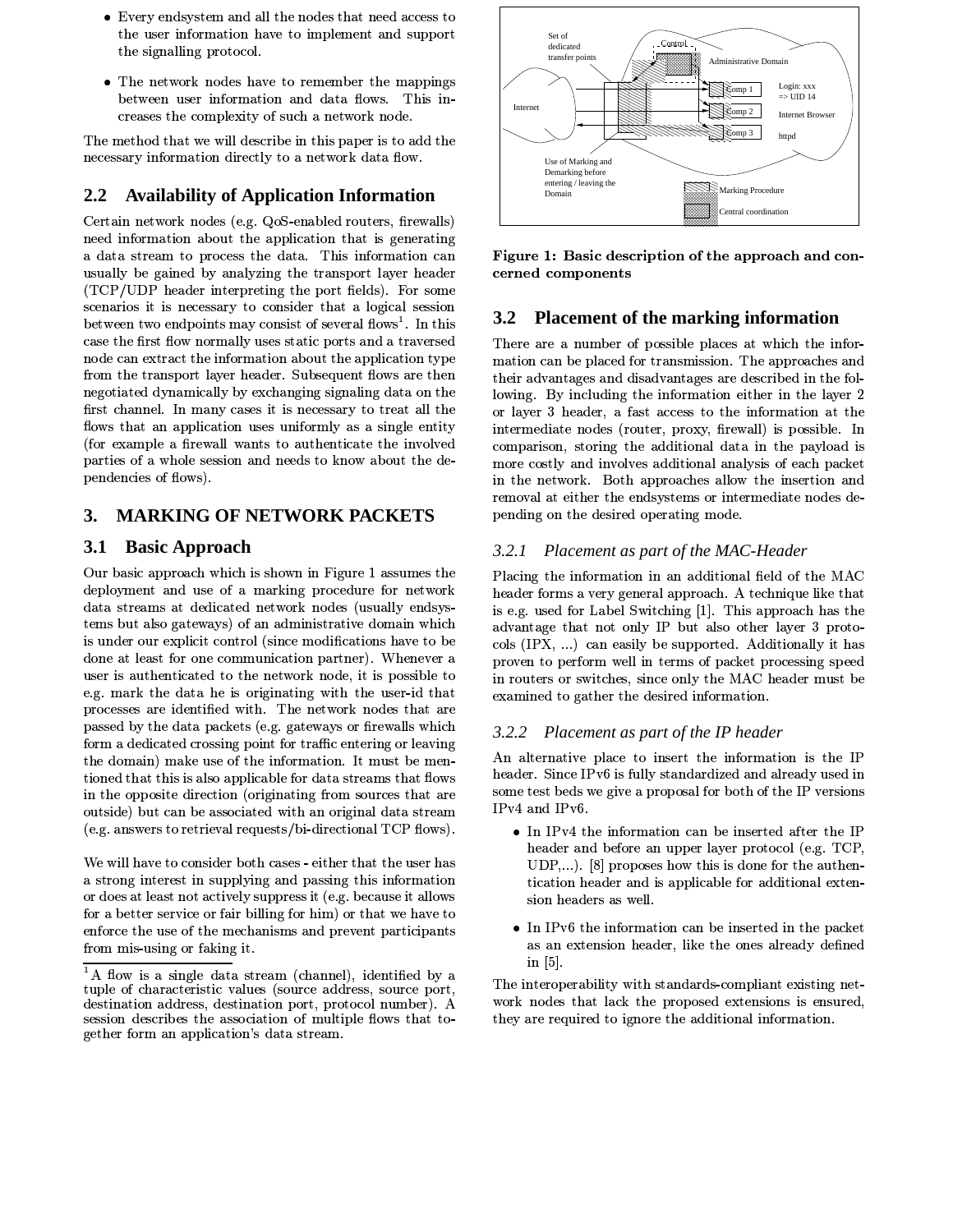#### **IMPLEMENTATION CONSIDERATIONS**  $\overline{4}$ .

#### $4.1$ **Marking Procedure**

We distinguish between an endsystem- and an infrastructure-(e.g. by means of firewalls/gateways) - based packet marking approach.

#### Endsystem-based - Unix  $4.1.1$

To support the insertion of marks in a general way, the insertion should be transparent for the user. A convenient place for doing that is as part of a modification of the network stack or by passing all traffic through a dedicated (network) tunneling device. Implementation alternatives for different operating systems differ both in their granularity as well as in the way and necessary permissions for performing them.

Depending of the kind of the system and the availability of sources we could decide to modify and replace the kernel. Since different machines usually use different kernels, this approach is not very flexible and involves a remarkable additional effort. Therefore placing the functionality in a shared library that is pre-loaded in order to replace the systems libsocket whenever an application is started (or to replace the libsocket in general) is considered to be more convenient. Alternatively the use of a dedicated stream module [10] that can be dynamically pushed into the communication stack is an option for systems where this is supported, e.g. when using Solaris.

#### Endsystem-based - Windows 4.1.2

WinSock, the Microsoft Windows networking API, consists of a set of layers called "service providers". It is possible to install new service providers in the form of a Dynamic Link Library (DLL) between any two existing layers in the Winsock stack [6]. All programs using the Winsock API invoke the new service provider automatically then. This mechanism allows the creation of a new service provider, that is responsible for performing the necessary routines to put user and application information into a layer 2 or layer 3 header.

### 4.1.3 Infrastructure-based

In some cases, several or even all hosts may not be extended (or even only extendable) as described above. For a limited set of tasks the packet marking process can be handled by a (set of) marking gateway(s). Figure 2 shows a possible scenario. A marking gateway can be implemented in two different ways. First, the gateway can use active or passive information gathering (as described above) to get user specific information. Then this information has to be added to the flows before they leave the gateway. All the mentioned marking techniques can be used for this purpose.

The second method is to summarize the subnets, which include not marking capable hosts. By doing this, data which leaves the subnet is generally marked with an information which represents the subnet. In this case certain flows can be identified in the other networks as being originated from a



Figure 2: Infrastructure Based Marking Approach

dedicated part of the network (e.g. Subnet 1 in our example figure).

### 4.2 Security of the mapping information

Since the mapping of user or application information to data streams might often be sensitive to spoofing, we consider that it can be protected in a secure manner based on cryptographic algorithms if the operation environment (such as e.g. working outside an "internally trusted company network") demands that. Mechanisms for doing so exist with a message authentication code based on a (e.g. predefined) shared secret. We refer to the mechanisms Secure ONC RPC [4] and Security Enhanced SNMPv2 [9] for now.

Our approach must and will be enhanced concerning its security but is already viable for a number of environments with "cooperative participants".

# 5. USAGE SCENARIOS

In this section we present usage scenarios that show how packet marking can be used for the placement of copyright or originator/retriever information in media content and for enhancing the interaction with the security infrastructure. The description is not comprehensive nor even fully representative and can be extended by e.g. billing support as well as by support for the enforcement of single login and (useror application-) class-based security policies.

## 5.1 Support for the placement of originator or copyright information

In this scenario we assume library servers for pictures, audio/video data or special documents. These servers can e.g. be accessed via HTTP or by means of a streaming protocol. In the case of many user request (e.g. for an electronic public library) there might be several servers for scalability reasons.

Watermarks [7] are one of the possibilities to add copyright or originator/retriever information in the data that is downor uploaded by the users. To be able to track a user in case of a copyright violation, the watermark should include user specific information.